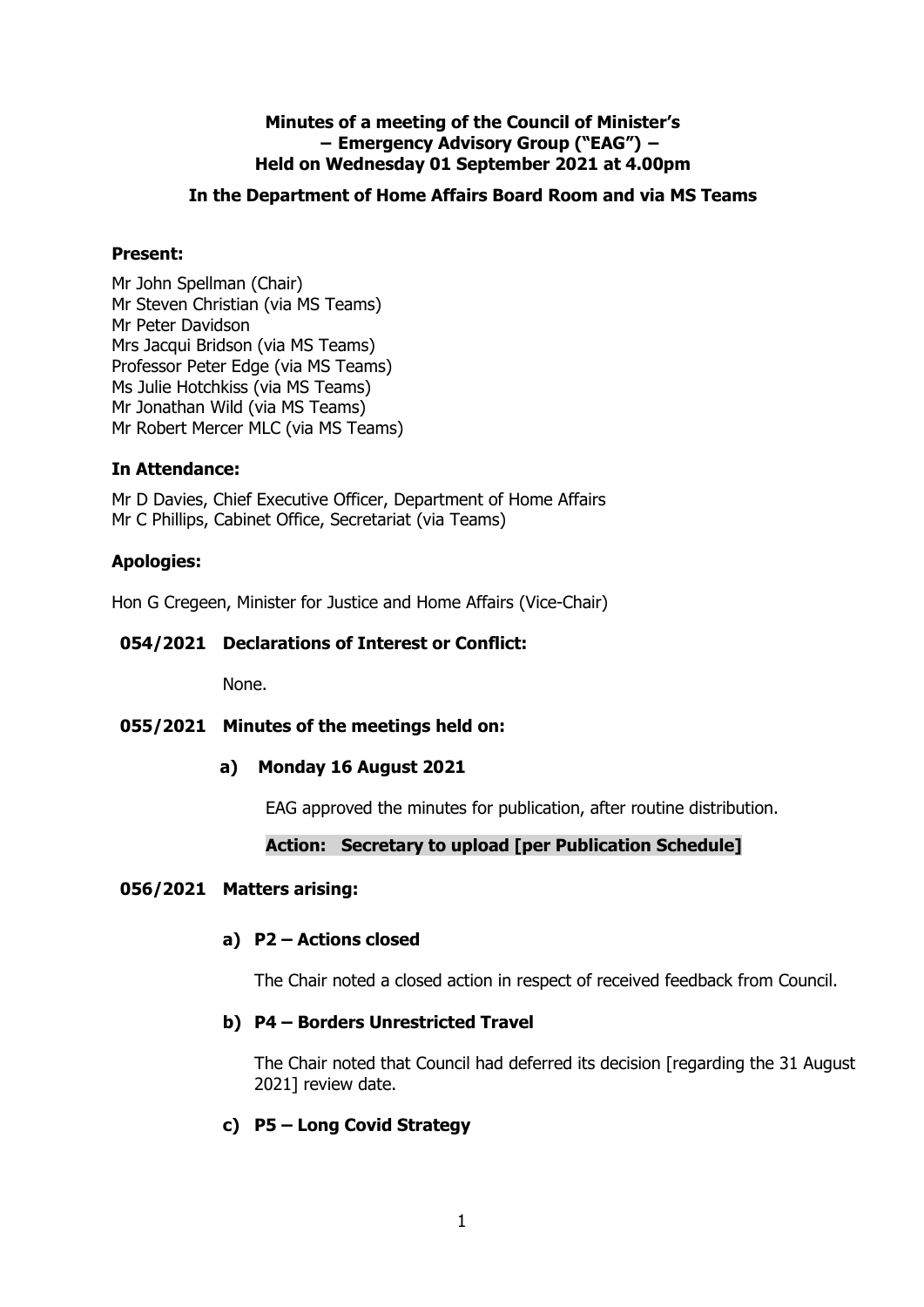EAG noted the need for a strategy to address Long Covid. EAG further noted that DHSC were understood to have bid for a full-time consultant in ME and "longer term" conditions (Long Covid) – this was understood to be presently intrain subject to allocation of resource.

#### **Action: Long Covid strategy update requested**.

#### **057/2021 Current Covid Strategy Assessment:**

#### **a) Summary of Vaccination Booster Approach (DHSC):**

 EAG noted the importance of the booster programme and the need for a comprehensive plan covering the logistics of delivery.

It was noted that Manx Care would lead, and that delivery was primarily an operational matter for which clarification could be sought – with the Isle of Man ("the IOM") likely to mirror JCVI guidance.

EAG recalled their view that the Q4 Booster Programme remained integral to the Island's ongoing pandemic effort.

The Chair noted the current approach was reliant on the majority of the adult population being vaccinated, hence the need to proceed at pace with boosters.

As the IOM moved forward with mitigation, EAG recommended continued prudent planning for Q4.

It was noted that the IOM had vaccinated more residents sooner, in the first instance, however parallels to the increased viral situation in Israel were noted.

Capacity issues and seconded resources were flagged as considerations.

EAG noted that the gain from a third vaccine might not outweigh any loss of other health services, if staff were diverted.

In summary, EAG:

- **1.** Welcomed Manx Care's rollout plan for a booster programme, noting that a detailed rollout schedule was to follow.
- **2.** Recommended the rollout be attached to the seasonal flu vaccination programme.
- **3.** Queried whether there was scope to accelerate the rollout further.

#### **Action: EAG welcomed future sight of Manx Care/DHSC's Booster Programme Plan – and extended an invite for a representative to attend for dialogue.**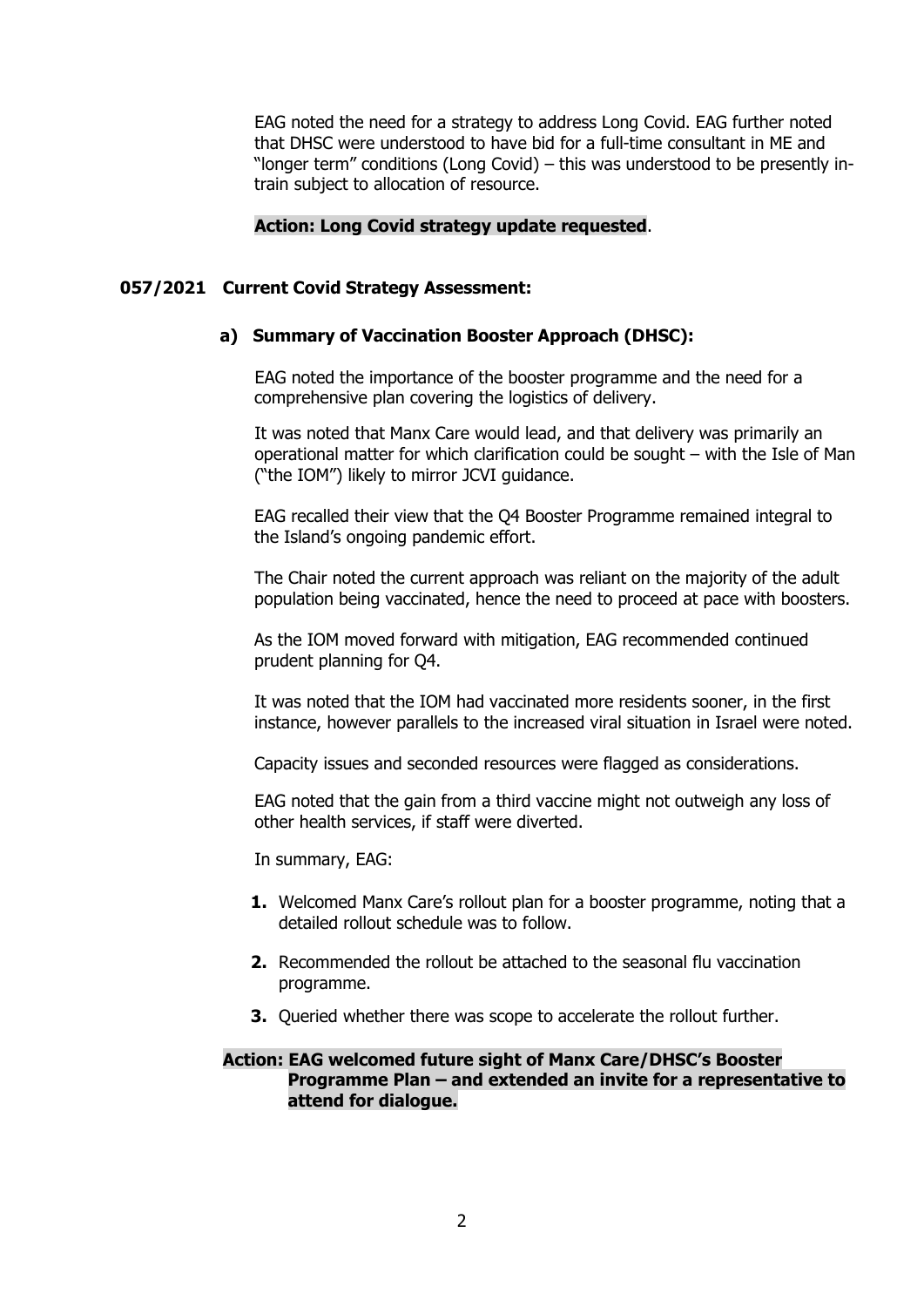## **b) Council Paper – Return to Schools Approach (DESC):**

#### **[Mr Graham Kinrade, CEO, Department of Education, Sport and Culture in attendance via MS Teams for this item]**

Mr Kinrade summarised the operational model of Island secondary schools, with autonomy for local contexts, advising some challenge remained for clinically vulnerable students and Special Educational Needs Units.

EAG queried the alignment between press announcements and rollout of plans and recommended a joined-up approach.

EAG concurred that bringing students back to a safe environment was key, with an increased emphasis on wellbeing and anxiety reduction – mirroring society in mitigation.

EAG queried, and were advised, that LFDs were not considered for distribution on school sites – with the home delivery approach favoured; alongside extensive press and social media communications.

EAG queried if schools were potentially a higher risk zone – and recommended that DESC accurately calibrate CO2 monitoring devices in school settings – with reference to baseline levels.

Enquiry was made as to arrangements for clinically vulnerable staff, for which Mr Kinrade advised that extensive mitigation preparations had been made – with reasonable adjustments applied to each case.

Suggestion was made that DESC might liaise with the Island's private schools for consistency, and sharing of best practice.

Mr Kinrade noted EAG's points, and undertook to raise these in future meetings with Headteachers.

## **Action: Mr Mercer MLC to monitor developments on calibration of CO2 devices.**

#### **c) CV19 Testing Group Paper** – **LDF Screening in Schools:**

The Chair noted this was for information and received.

#### **058/2021 Standing Items** –

#### **a) Vaccine Supplies, Boosters and Preparation for Q4:**

Professor Edge queried if IOMG might wish to revisit the legal definition of "fully vaccinated" cognisant of whether such might be time limited.

#### **b) Mitigation & Outbreak Management Plan:**

Mr Wild and Mr Christian volunteered to undertake a "lessons learnt" summary piece at an appropriate juncture – complimenting Government's own exercise.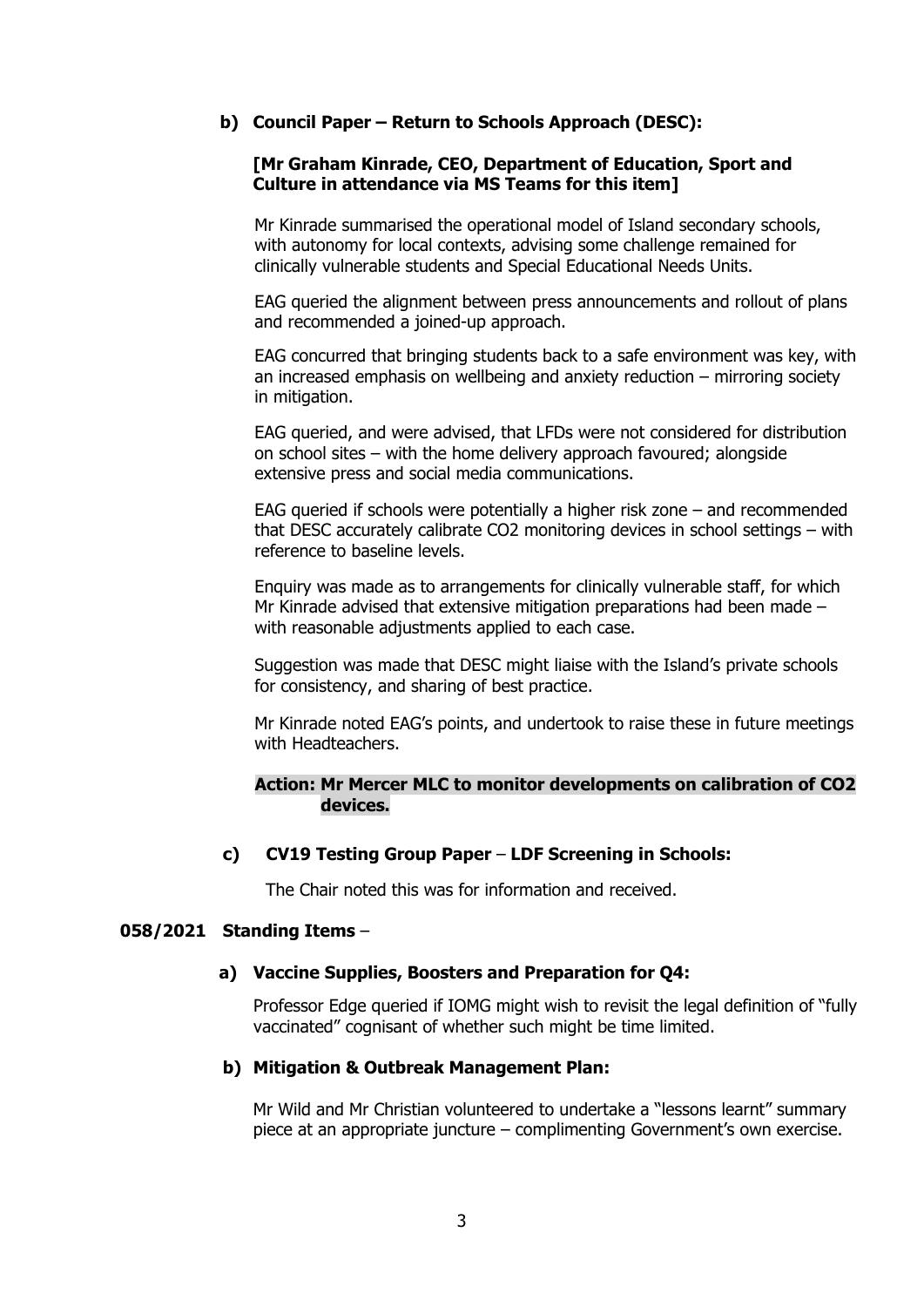## **c) Economic Impact:**

# **(i) PWC Domestic Economy Review (Hospitality) June 2021:**

EAG noted the circulated document, and queried whether an "Economic Impact Assessment" could assist with the transition to normality.

## **d) Covid-19 Long Term Strategy:**

Covered at Minute: 056/2021.

## **e) Feedback from the Council of Ministers:**

EAG noted the feedback received from the Council of Ministers in respect of the latest EAG Advice Note(s) and welcomed the format.

Discussion followed in respect of the degree of testing undertaken for new variants on-Island. Known variants were in circulation by the time of identification.

EAG queried if the latest Council of Ministers' Strategy would be available online.

## **Action: EAG invited more consideration on actively identifying new variants of concern.**

#### **059/2021 Requests for Clarity ("RFCs")**

| <b>Requests for Clarity (RFCs)</b> |                                                                                                                                                                                                    | <b>Response</b>                                                                                                                                                | Dept.                                 |
|------------------------------------|----------------------------------------------------------------------------------------------------------------------------------------------------------------------------------------------------|----------------------------------------------------------------------------------------------------------------------------------------------------------------|---------------------------------------|
|                                    | Further information [on the<br>number of people who tested<br>positive at the border] as a<br>percentage of the people who<br>were tested, rather than the<br>percentage of the total<br>arrivals. | Stats from w/c 28 <sup>th</sup> June<br>to 2 <sup>nd</sup> August were<br>circulated.<br>More info sought (per<br>minute on 16 August).<br>Chased 24/08, 31/08 | <b>Travel Notification</b><br>Service |

#### **060/2021 Any other business:**

## **a) Questions to EAG from Tynwald Members:**

EAG noted questions received inviting the view of EAG for which Mr Mercer MLC undertook to revert with a reply.

## **b) Communications Strategy:**

The Chair invited a communications representative to the next meeting  $-$  for an update and to check-in on initiatives – particularly in respect of aligning with Winter Care messaging.

## **Action: Secretary to invite Communications representative to the next EAG meeting for an update on latest CV-19 messaging pre-Winter.**